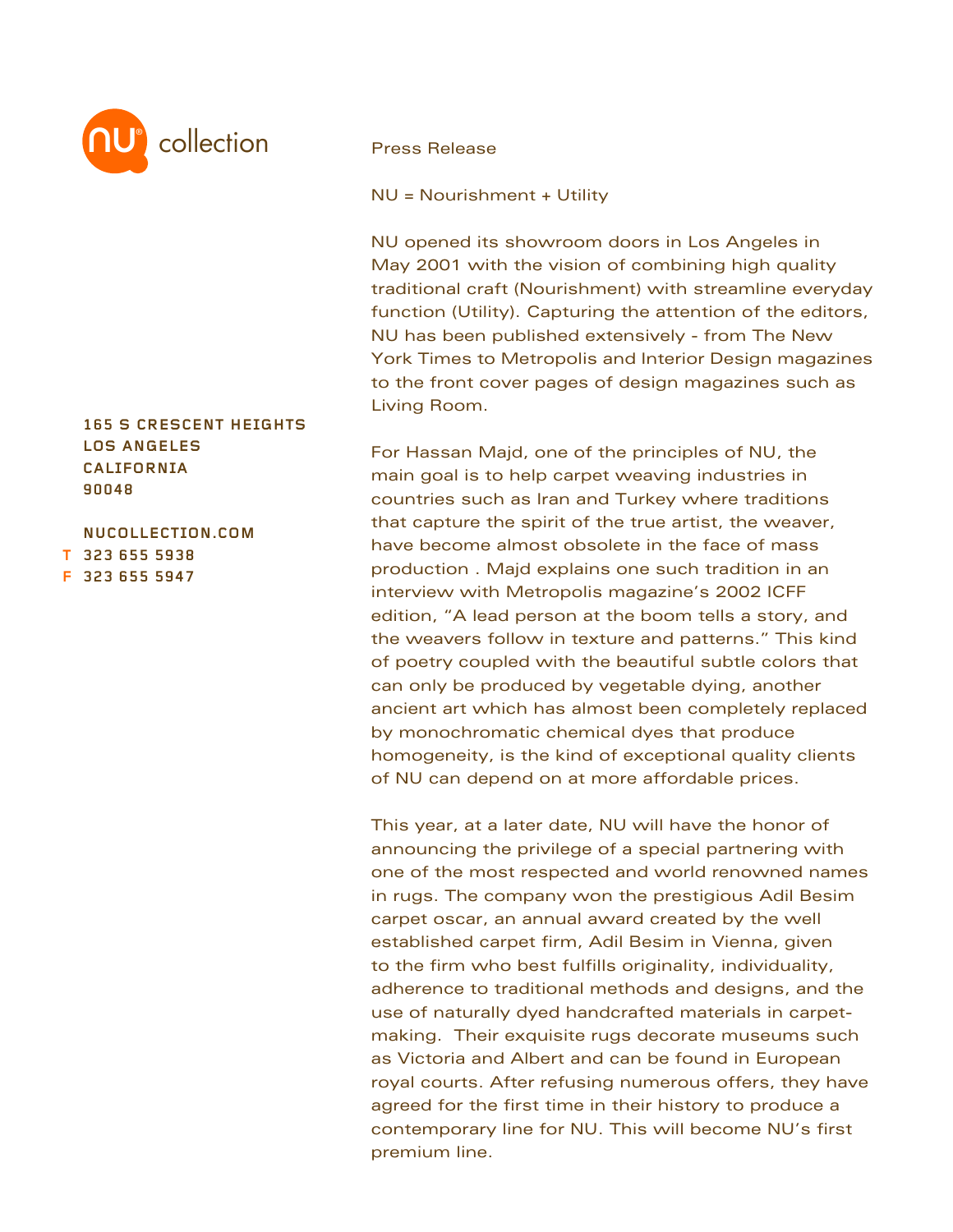

After only one year in business and the Editors can't stop writing about us

Environmentally sustainable, Keeping a dying tradition alive, Stunning creations, Rug is Art... **Wonderful** Marvelous. **Interior Design Magazine**

**'NU and IMPROVED-innovative designs' February 2002, P.82**

"For wonderful contemporary wool kilims go to the recently opened NU"

> **Metropolitan Home May/June 2002, P.48-9**

Product Watch **LA Architectural March/ April 2002, p.22** 

"Walk Softly: The Rug is Art" "Advancing the rug revival is NU" **New York Times Thursday May 16 2002, P.D3,** 

Nu's designers were featured as one of the sixteen designers at International Contemporary Furniture Fair ICFF amongst the 400 exhibitors at the show by Metropolis Magazine. "High quality", "most personalized offering which incorporates what Majd and Uras learned about the weaving process into symbols that reflect each customer's story"

> **Metropolis 2002, International Contemporary Furniture Fair (ICFF) Publication-- "Great Design Ideas" May 2002 p.25**

**PAGE 2**